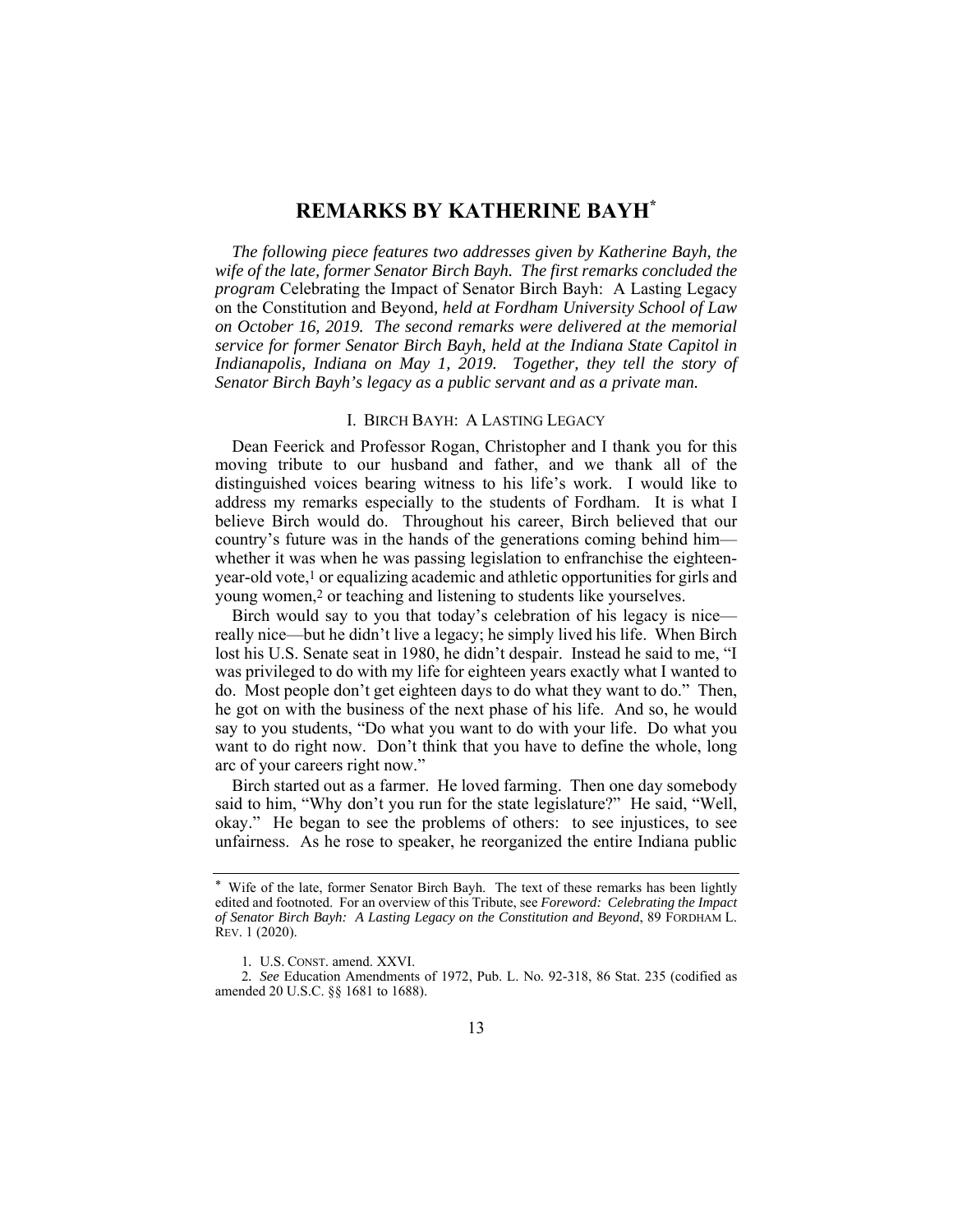school structure so that rural children could have the same access to education as urban students.3 Simultaneously, he went back to school and got his law degree. Later, as a U.S. senator, his public education continued, and he labored to correct what he saw. He loved his work but—and this is what is so important for me to say—had he returned to farming and a law practice a lot sooner than 1980, he would have been okay because he loved doing those things too.

Birch would say that there are three hallmarks of a good and happy life: (1) seeking ways to help others, (2) appreciating those who help you, and (3) compromise. The first he did by listening. The year before Birch died, I put together a digital photo album of him with constituents. When I got the book back and looked at it with fresh eyes, I was struck that in every single photograph, Birch is doing the listening not the talking. Whether it was at a plant gate, in a living room with an elderly couple, or on a college campus, he is doing the listening not the talking. Title IX4 grew out of his listening. Yes, women's equality generally was on his mind in 1972 as he was trying to get his Equal Rights Amendment5 out of committee. But as the Higher Education Act of 19656 came up for renewal at the same time, he remembered a call he'd received from a constituent who complained that his daughter had been rejected by Purdue Veterinary School because she was a girl. It was that story—that listening—that led to the thirty-seven words of Title IX that ban discrimination in our schools on the basis of sex.7

Birch would tell you that he did nothing alone. Behind every constitutional amendment and every legislative victory, there were others working to make a difference. John Feerick's legal scholarship in the early 1960s<sup>8</sup>—when he was not much older than Fordham Law students—led to the drafting and passage of the Twenty-Fifth Amendment.9 Birch's success in defeating President Nixon's second U.S. Supreme Court nominee, G. Harrold

<sup>3</sup>*. See* School Corporation Reorganization Act of 1959, 1959 Ind. Acts 451–74.

 <sup>4. 20</sup> U.S.C. §§ 1681–1688.

 <sup>5.</sup> ROBERT A. BRADY, THE CONSTITUTION OF THE UNITED STATES OF AMERICA AS AMENDED: UNRATIFIED AMENDMENTS & ANALYTICAL INDEX, H.R. DOC. NO. 110-50, at 30– 31 (2007) ("ARTICLE—SECTION 1. Equality of rights under the law shall not be denied or abridged by the United States or by any State on account of sex. SEC. 2. The Congress shall have the power to enforce, by appropriate legislation, the provisions of this article. SEC. 3. This amendment shall take effect two years after the date of ratification.").

 <sup>6.</sup> Pub. L. No. 89-329, 79 Stat. 1219 (codified as amended at 20 U.S.C. §§ 1001 to 1116aa-1).

 <sup>7.</sup> Title IX states as follows: "No person in the United States shall, on the basis of sex, be excluded from participation in, be denied the benefits of, or be subjected to discrimination under any education program or activity receiving Federal financial assistance . . . ." 20 U.S.C. § 1681(a).

<sup>8</sup>*. See generally* John D. Feerick*, The Problem of Presidential Inability—Will Congress Ever Solve It?*, 32 FORDHAM L. REV. 73 (1963); John D. Feerick, *The Proposed Twenty-Fifth Amendment to the Constitution*, 34 FORDHAM L. REV. 173 (1965); John D. Feerick, *The Vice-Presidency and the Problems of Presidential Succession and Inability*, 32 FORDHAM L. REV. 457 (1964).

 <sup>9.</sup> U.S. CONST. amend. XXV.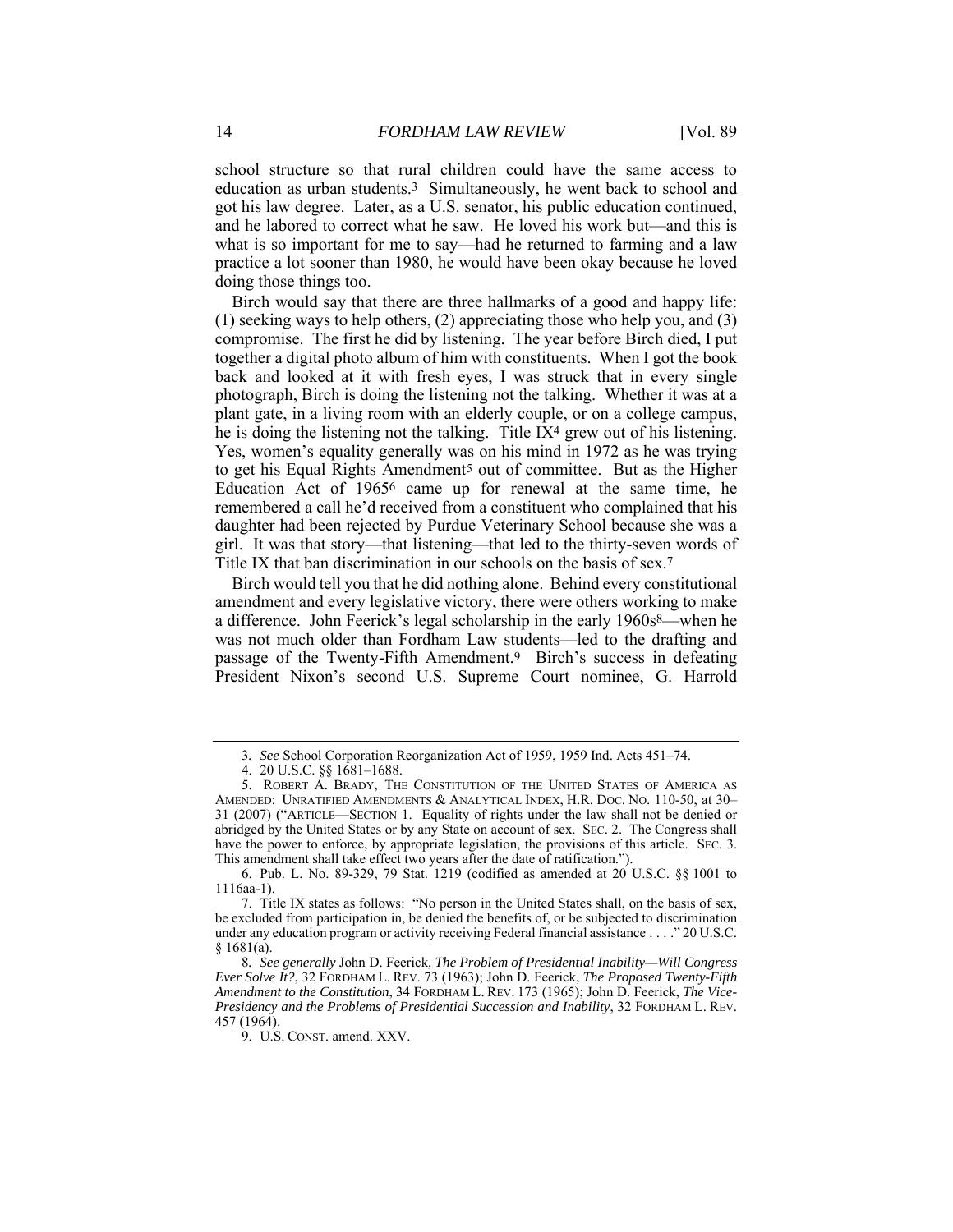Carswell, could not have happened without the work of Yale Law students.10 The students had traveled to Washington, D.C., to ask, "How can we help defeat this racist judge?" Birch thought to himself, "There isn't a thing you can do; we're not going to defeat a second nominee." But, not to disappoint the students, he said, "Go back to Yale and research all of the judge's decisions." They did. It was those students—your age—who found evidence that every time Judge G. Harold Carswell had a chance to vote "yes" on civil rights, he voted "no." Every time he had a chance to vote "yes" for fair housing, he voted "no."<sup>11</sup> It was students, not Birch Bayh alone, who defeated a racist judge.

Lastly, Birch would say to practice the art of compromise. Not in the sense of compromising your values but in the sense of figuring out what your opponent needs so that you can get what you need. Sometimes success is incremental, and it almost always involves compromise.

Listening, appreciating, and compromising were present throughout all of Birch's work and in the way that he lived his life to the end. He would say to Fordham students what Saint Francis of Assisi said on his deathbed: "I have done what was mine to do; now you must do what is yours to do."<sup>12</sup>

Birch and I met in early 1980, his last year in the Senate. We were married after his defeat. I took no part in the legacy described here today. I knew only the man who was my husband for thirty-eight years.

## II. A EULOGY BY KATHERINE BAYH

These eulogies today attest to what the Talmud calls the imperishable "crown of a good name."<sup>13</sup>

But Birch would not take credit. He would want us to remember his mother, Leah, who was taken from him by cancer when he was twelve years old. He would thank his sister, Mary Alice, for loving him through their shared grief all the rest of their days.

He would tell us about his early childhood years that set his destiny—how his family moved from Shirkieville, Indiana, to Washington, D.C., where his dad had been recruited to be the superintendent of physical education for the D.C. school system. He would tell us about returning to Shirkieville at the age of fourteen in the care of his maternal grandparents while his father was in China during World War II training fighter pilots in physical fitness.

He would thank his father, Colonel Bayh, for his example of service to country and for teaching him to be a feminist. One morning over breakfast, when the family was still in Washington and Birch was about ten years old, his dad told the family that he was going up to Capitol Hill later that day to

<sup>10</sup>*. See generally* Bruce H. Kalk, *The Carswell Affair: The Politics of a Supreme Court Nomination in the Nixon Administration*, 42 AM. J. LEGAL HIST. 261 (1998).

<sup>11</sup>*. See id.* at 274–75.

 <sup>12.</sup> SAINT BONAVENTURE, THE LIFE OF SAINT FRANCIS OF ASSISI 150 (E. Gurney Salter trans., 1902) (1904).

 <sup>13. 9</sup> NEW EDITION OF THE BABYLONIAN TALMUD 142 (Michael L. Rodkinson ed. & trans., 1900).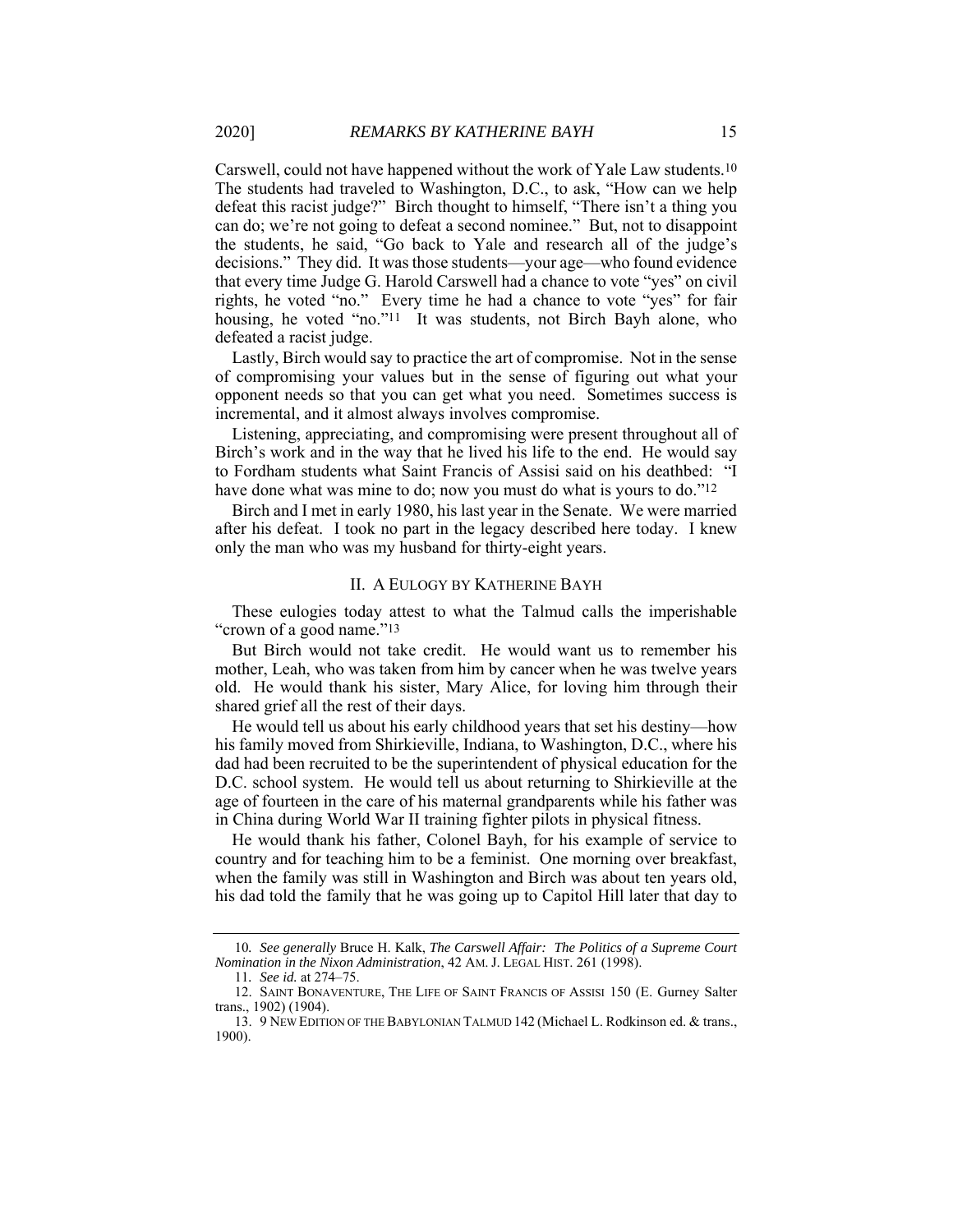testify before the Subcommittee on District of Columbia Appropriations. "What are you going to tell them?" Birch asked. He never forgot his father's answer: "I'm going to tell them that little girls need strong bodies to carry their brains around just like little boys." That was 1938.

He would credit his grandmother, Kate Hollingsworth, for showing him that women were equal partners on a farm. That was 1940.

He would thank his grandfather, John Hollingsworth, for modeling how it's always best to listen to your wife—as when young Birch wanted to enter the Campbell's Soup tomato-growing contest, but his granddad said, "No, we'll continue to just grow corn and soybeans," whereupon his grandmother said, "John, if the boy wants tomatoes, he's going to have tomatoes." Birch won the statewide contest and the prize money, which, together with the G.I. Bill,<sup>14</sup> put him through college.

From those formative years on the farm, Birch learned everything he needed to know for his private and public life. He learned to cultivate taking care, he said, not to hurt the roots. He learned patience. He learned to enjoy hard work from feeding chickens, milking cows, combining wheat, putting up hay, driving horse plows, washing the linoleum kitchen floor, and being the first up in the morning to light the coal stove. He learned how to harvest. He learned fence-mending. He learned teamwork.

He would credit his late wife, Marvella, with giving him his first education in the prejudices faced by women. He would thank her for those hard years being a politician's wife—years I never had to endure; instead, I only had to bask in the legacy they built.

He would thank his heroes, Billie Jean King and Edith Green.

He would thank former Attorney General Benjamin Civiletti and his Venable law partners for giving him a second career and for allowing him so many nonbillable hours to continue his work safeguarding Title IX when it was under attack.

He would, through tears, credit the love and comradeship of men he called brothers. Brothers like P. A. Mack, who was his fraternity brother at Purdue University, who was best man in both of Birch's weddings, who Birch called "little brother," and who was the first to welcome me to Birch's life. P. A., himself ninety years old, rushed to a plane and drove himself across rivers and fields to be at Birch's bedside in his final hours.

Lee Hamilton was a brother of seventy years. Lee, Birch felt your embrace up until the end. He loved your weekly phone calls. He felt loved by you and loved you back.

Baron Hill gave Birch the greatest honor of his life by introducing legislation to rename the Indiana courthouse the Birch Bayh Federal Building and United States Courthouse.15 We thank you. It is typical of Birch that, about the renaming, he said, "The real reward is not getting your name in a

 <sup>14.</sup> Servicemen's Readjustment Act of 1944, Pub. L. No. 78-346, 58 Stat. 284 (codified as amended in scattered sections of 38 U.S.C.).

 <sup>15. 149</sup> CONG. REC. H1604–05 (daily ed. Mar. 5, 2003) (statement of Rep. Julia Carson).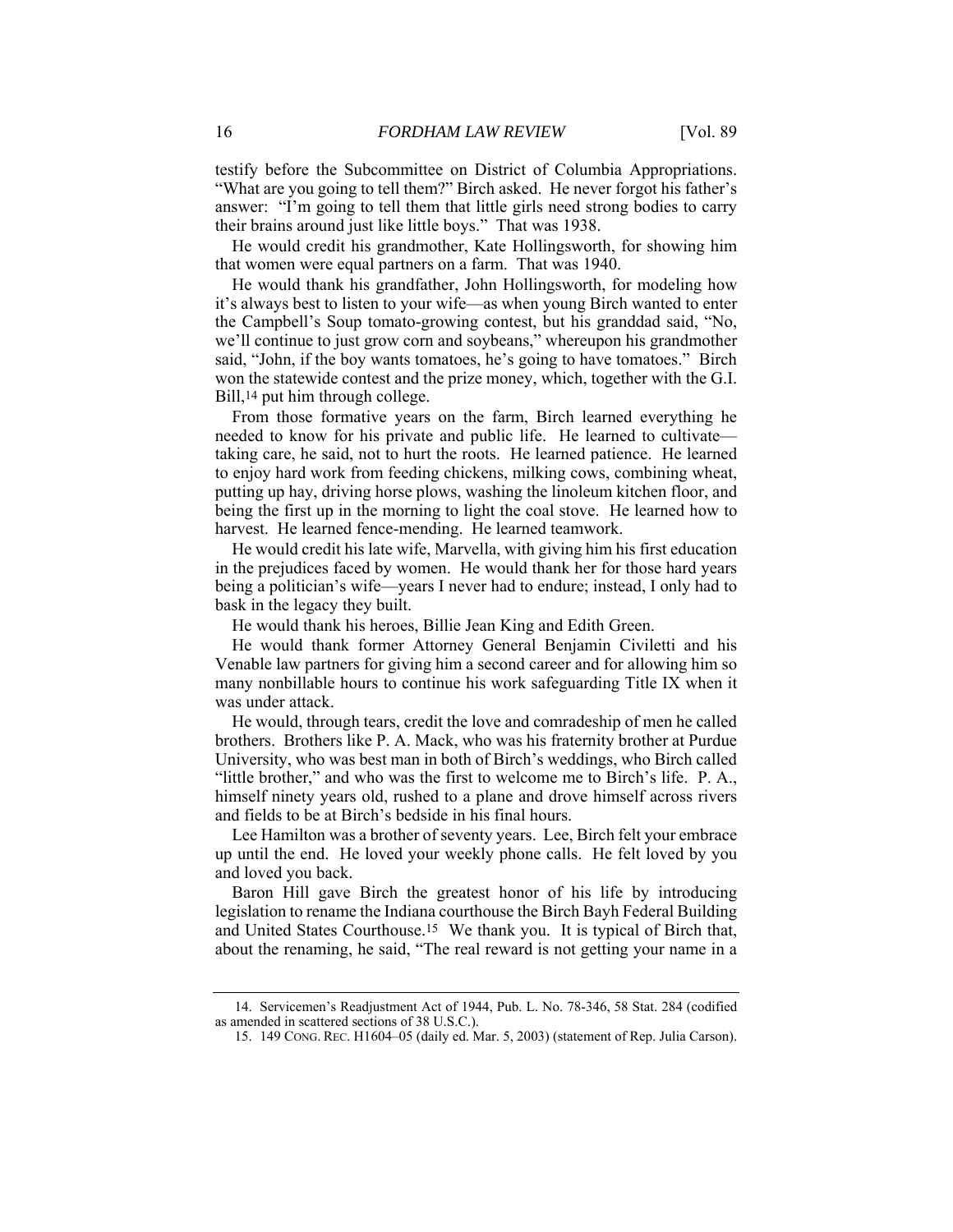piece of stone on that wonderful building. The real reward is knowing that the lives of people in Indiana—and perhaps throughout the country—that their lives were made different because you were there."16

Milan Panic. "Milan, my brother." I'll always hear that sweet greeting he had for you. You, too, came at the end, flying all day from California the minute I called. I told Birch you were coming and when you arrived at his bedside, he said, "I waited for you, brother."

John Feerick worked with Birch on the Twenty-Fifth Amendment half a century ago and, in more recent years, brought Birch to Fordham University to teach a whole new generation of students about presidential and vice presidential succession.17 Birch always said that people like John Feerick private citizens who got involved—made everything he did possible. There would be no Twenty-Fifth Amendment without John Feerick and the American Bar Association.

Birch would say that private citizens are always the engine of government—people like the Yale Law students who helped examine the judicial record of a Supreme Court nominee and kept that racist judge off the bench.18 Birch said it would not have happened without those Yale students.

Birch would say that sometimes in life you just need a "plan b." When he was trying to get the Equal Rights Amendment out of committee, the Higher Education Act came up for congressional renewal at the same time. Birch thought of the women who were routinely denied academic choice—choice of schools and the disciplines they wanted to study. And, he thought, even if he couldn't get the Equal Rights Amendment passed, he'd at least take its educational component and attach it to the Higher Education Act. He dashed off Title IX—that one sentence, just thirty-seven words19—that is now called the Magna Carta of women's education.20

Birch would say that sometimes it's simply goodwill among colleagues that saves the day. His last legislative effort—the Bayh-Dole Act21—was opposed and effectively killed by fellow Senator Russell Long. But in the lame-duck session after Birch lost in 1980, Senator Long called Birch and said, "I don't like your bill, but go ahead, you've earned it." And, so, we

 <sup>16.</sup> United States District Court Southern District of Indiana, *Meet Birch Bayh*, YOUTUBE (Dec. 15, 2009), https://www.youtube.com/watch?v=5nwnEINuiNo [https://perma.cc/5DQZ-45AM].

<sup>17</sup>*. See generally* John D. Feerick, *Presidential Succession and Inability: Before and After the Twenty-Fifth Amendment*, 79 FORDHAM L. REV. 907 (2010).

<sup>18</sup>*. See generally* Kalk, *supra* note 10.

 <sup>19.</sup> *See supra* note 7 and accompanying text.

<sup>20</sup>*. Sporting Chance Documentary Celebrates Title IX Anniversary*, NCAA (June 11, 2012, 12:00 AM), http://www.ncaa.org/about/resources/media-center/news/sporting-chancedocumentary-celebrates-title-ix-anniversary [https://perma.cc/U468-7UZ4] (quoting NCAA President Mark A. Emmert).

 <sup>21. 35</sup> U.S.C. §§ 200–212.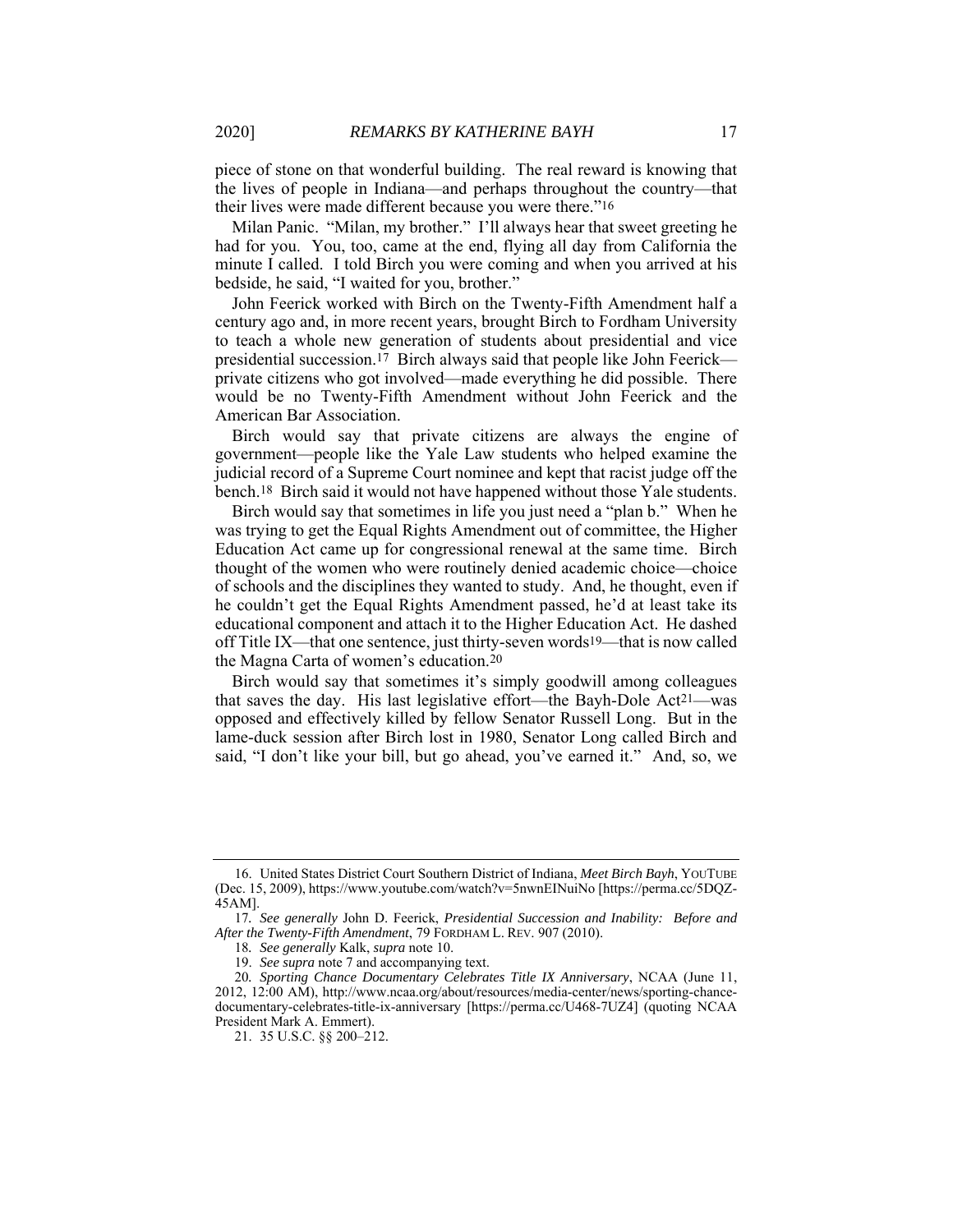have what *The Economist* has called "[p]ossibly the most inspired piece of legislation to be enacted in America over the past half century."22

Historian Adam Goodheart gave Birch a job he loved as much as being a senator—teaching students at Washington College in Chestertown, Maryland. Adam, too, was a brother to Birch and kept vigil at his bedside. And, when Birch's work on earth was done, Adam wrote for the obituary writers the first draft of history.

Birch would want me to tell you that historic legislation struggled to compete for a place in his heart once his Washington College students took up residence there. Birch believed each of them to be custodians of our nation's future. He took joy in passing the baton. Jack Bohrer, a former student and now senior producer at MSNBC's *Morning Joe*,23 remembers Birch this way: "[Birch] took us through the legislative dogfights he won and lost, but most of all, he inspired us to make a difference like he did. He was a great American and, to me, a loving and loyal friend."24 Another student, Jeremy Rothwell, wrote to me: "Listening to [Birch] speak reminded me of that line from Tennyson's 'Ulysses': 'Tis not too late to seek a newer world.'"25

As Birch lay dying, his good friends Clay Railey and Don Wooters wrote to me: "We can't help but think of Gerard Manley Hopkins on this blessed night, tragic as it is. And so, 'Kingfishers' comes to mind, as 'Christ plays in ten thousand' faces, including Birch's."26

I have received the embrace of my women friends, who loved Birch and whom he loved back: Joyce Kravitz, Jan Smith, Georgeanne Thanos, and Linda Haschen have been my guiding lights through Birch's final journey, and they are now my companions in my grief. Though he didn't want to leave me alone, Birch knew I would be held in the embrace of Jill Hall, Ursula Quin, Sue Wellford, and Vickie Wilson. Pam Gardner has taught me, as Shakespeare taught her, to "give sorrow words."27

Countless neighbors and friends have remembered the pots of soup Birch made for them when they were sick, the ice he scraped from their walks every

 <sup>22.</sup> Opinion, *Innovation's Golden Goose*, ECONOMIST (Dec. 14, 2002), https:// www.economist.com/technology-quarterly/2002/12/14/innovations-golden-goose [https:// perma.cc/BWM6-8W2Y].

 <sup>23.</sup> Jack Bohrer is now an executive producer for MSNBC's *The 11th Hour with Brian Williams*. *See What I Do*, JOHN R. BOHRER, https://www.johnrbohrer.com/services [https:// perma.cc/3WSD-768Y] (last visited June 22, 2020).

<sup>24</sup>*. In Memoriam: Birch Bayh*, WASH.COLL. (Mar. 14, 2019), https://www.washcoll.edu/ live/news/11946-in-memoriam-birch-bayh [https://perma.cc/36UE-3CGK].

 <sup>25.</sup> Letter from Jeremy Rothwell to Katherine Bayh (Apr. 19, 2019) (on file with author) (quoting ALFRED TENNYSON, TENNYSON: POEMS 90 (Peter Washington ed., 2012)).

 <sup>26.</sup> Email from Clayton Railey & Don Wooters to Katherine Bayh (Mar. 11, 2019) (on file with author) (quoting GERARD MANLEY HOPKINS: POEMS AND PROSE 51 (W. H. Gardner ed., 1985) (1953) (alteration in original)) (referring to the poem "As Kingfishers Catch Fire" by Gerard Manley Hopkins).

 <sup>27.</sup> WILLIAM SHAKESPEARE, MACBETH 60 (W. G. Clark & W. A. Wright eds., London, MacMillan & Co. 1871) (1623).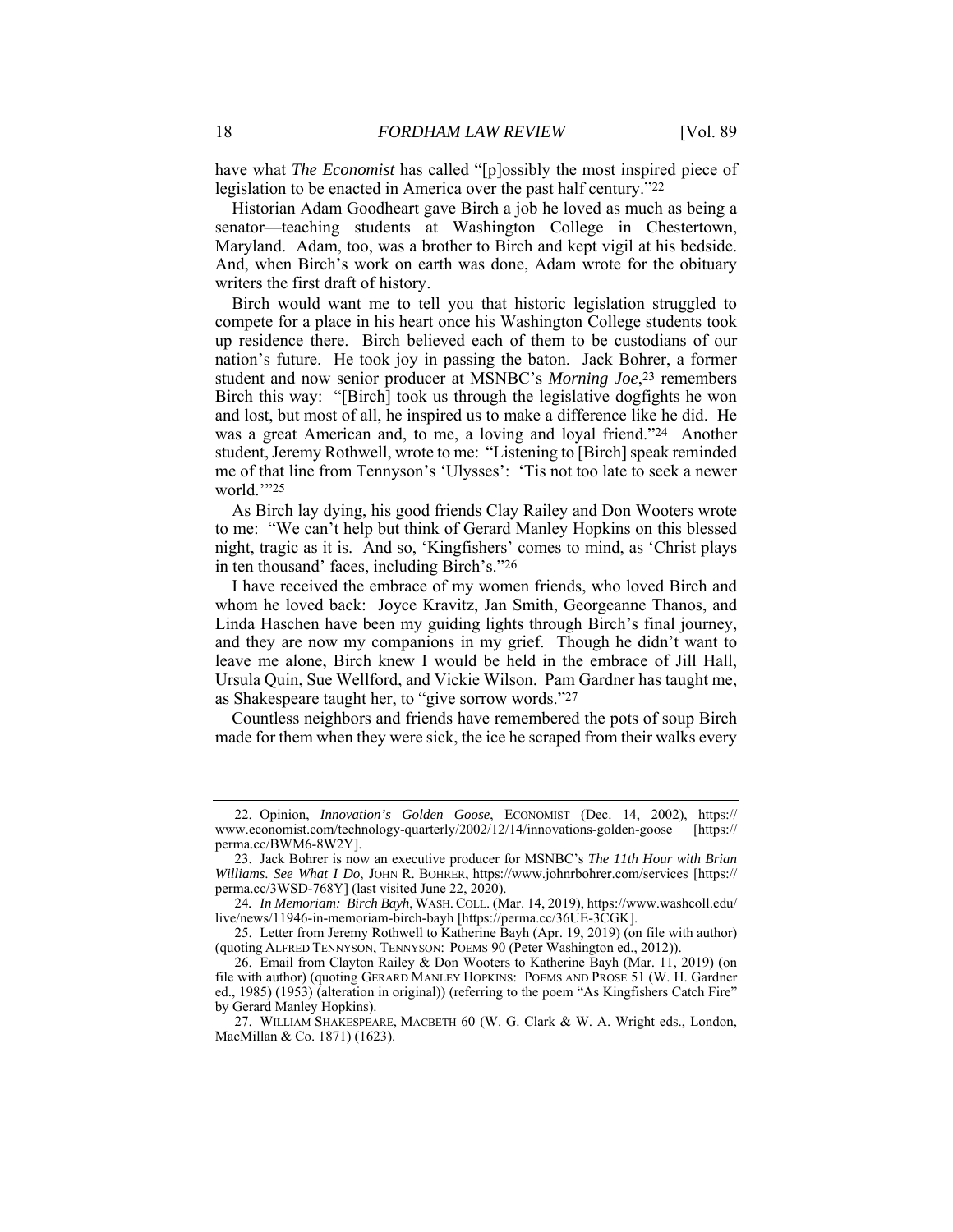winter, the chicken wire he built around their vegetable gardens to keep the rabbits out.

Christopher's friends, especially D'Eanté Tolliver and the three Gardner boys—all grown men now—remember the father figure "who enrolled me at Indiana University and stocked my dorm room with essentials from Target," "who knelt in the warm earth and taught me how to grow lettuce," "who was a shining example of how we should conduct ourselves as men and citizens," "who could eat a tomato like an apple!" "who showed me that it was brave for a man to weep from a poem."

The poet Mary Oliver wrote, "Tell me about despair, yours, and I will tell you mine."28 My despair is losing my husband of thirty-eight years.

The writer Donald Hall spoke of what he called "third things" in a marriage—the things that couples do together, essential things that "provide a site of joint rapture or contentment."29 Such "third things," Hall said, can be "the Boston Symphony Orchestra, or Dutch interiors, or Monopoly."30 One of the "third things" that Birch and I shared was a love of poetry. We read to each other. We cried over lines of verse, sharing why a particular metaphor resonated with us. We met every Friday at noon with a group of other poetry lovers.

Poetry was one of Birch's ways to the promised land. He wrote it and read it. He loved Walt Whitman. He stood with Whitman, who said of his countrymen, "Not till the sun excludes you, do I exclude you."31

Jane Kenyon was a favorite poet. Birch loved her poem "Let Evening Come," especially its farm imagery: "Let the light of late afternoon / shine through chinks in the barn, moving / up the bales as the sun moves down.  $\dots$ / Let it come, as it will, and don't / be afraid. God does not leave us / comfortless, so let evening come."32

He stood with poet Mary Oliver, who wrote, "I look upon everything as a brotherhood and a sisterhood."33

But it was William Cullen Bryant's poem "Thanatopsis" on how we should approach death that Birch committed to heart and memory:

So live, that when thy summons comes to join / The innumerable caravan, which moves / To that mysterious realm, where each shall take / His chamber in the silent halls of death, / Thou go not, like the quarry-slave at night, / Scourged to his dungeon, but, sustained and soothed / By an unfaltering trust, approach thy grave / Like one who wraps the drapery of his couch / About him, and lies down to pleasant dreams.<sup>34</sup>

 <sup>28.</sup> MARY OLIVER, *Wild Geese*, *in* DREAM WORK 14, 14 (1986).

 <sup>29.</sup> Donald Hall, *The Third Thing*, 185 POETRY 113, 114 (2004).

<sup>30</sup>*. Id.*

 <sup>31.</sup> WALT WHITMAN, *To a Common Prostitute*, *in* LEAVES OF GRASS 399, 399 (Boston, Thayer & Eldridge 1860) (1855).

 <sup>32.</sup> JANE KENYON, *Let Evening Come*, *in* OTHERWISE: NEW & SELECTED POEMS 176, 176 (1996).

 <sup>33. 1</sup> MARY OLIVER, *When Death Comes*, *in* NEW & SELECTED POEMS 10, 10 (1992).

 <sup>34.</sup> WILLIAM C. BRYANT, *Thanatopsis*, *in* THANATOPSIS AND A FOREST HYMN 10, 19–20 (Boston, Joseph Knight Co. 1892).